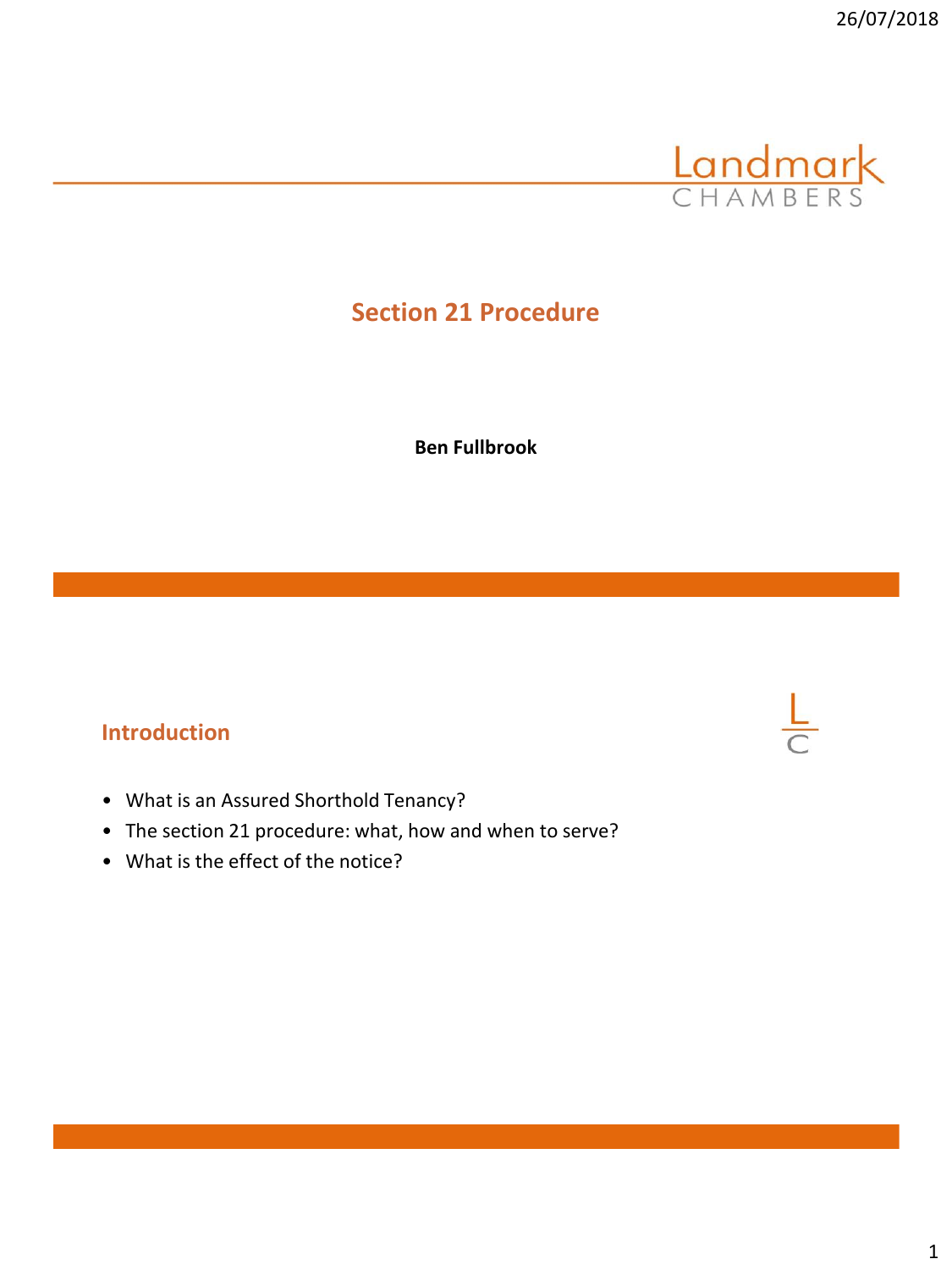## **What is an Assured Shorthold Tenancy?**

- Section 21 applies only to assured shorthold tenancies (AST)
- An AST is an:
	- Assured Tenancy
	- Which satisfies additional criteria
- The vast majority of private sector residential tenancies are AST

#### **What is an Assured Shorthold Tenancy?**

**What is an Assured Tenancy? (1)**

#### Section 1 of the Housing Act 1988 (HA 1988)

*"(1) A tenancy under which a dwelling-house is let as a separate dwelling is for the purposes of this Act an assured tenancy if and so long as—*

*(a) the tenant or, as the case may be, each of the joint tenants is an individual; and*

*(b) the tenant or, as the case may be, at least one of the joint tenants occupies the dwelling-house as his only or principal home; and*

*(c) the tenancy is not one which, by virtue of subsection (2) or subsection (6) below, cannot be an assured tenancy.*

*(2) Subject to subsection (3) below, if and so long as a tenancy falls within any paragraph in Part I of Schedule 1 to this Act, it cannot be an assured tenancy;…"*

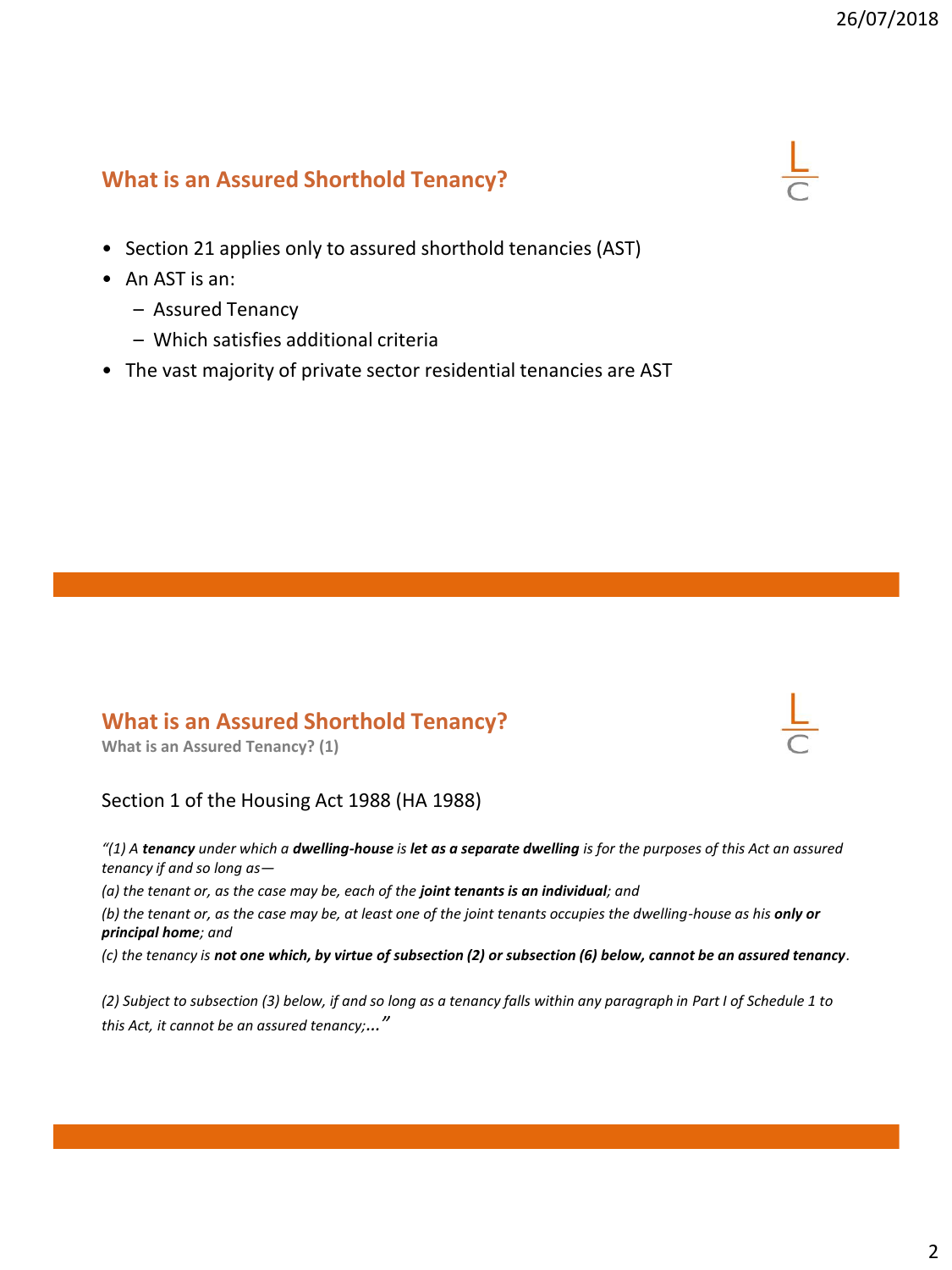#### **What is an Assured Shorthold Tenancy?**

**What is an Assured Tenancy? (1) 'The conditions'**

- A **'tenancy'** i.e. not a license
- A **'dwelling'** a place where a person lives or resides. Quite broad. Does not require presence of cooking facilities *Uratemp Ventures v Collins* [2002] 1 AC 301
- Let **'as a separate dwelling**' beware shared facilities *Parkins v Westminster* (1998) 30 HLR 894
- Tenant **'an individual'** i.e. an actual rather than a legal person so not a company
- Occupation as **'only or principal home'** no requirement that it be only home or constantly occupied. Just principal or main home.
- Not fall into one of the exceptions

#### **What is an Assured Shorthold Tenancy?**

**What is an Assured Tenancy? (2) 'The exceptions'**

- Schedule 1 to the 1988 Act
	- Note that there is no limit on length of the tenancy
	- Tenancies at a low rent are excluded (below £1,000/a in London and £250/a elsewhere)
	- Also…



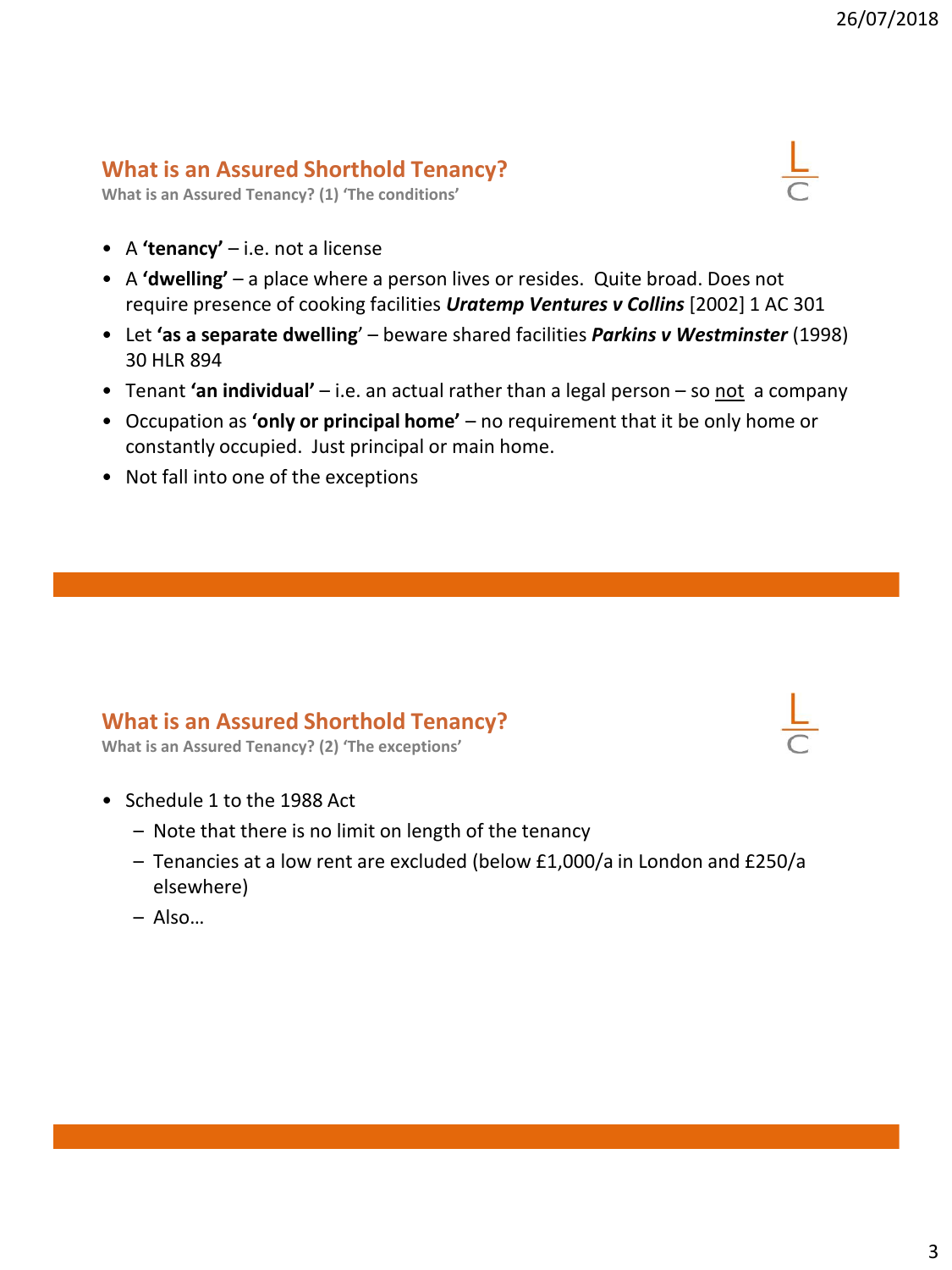

# **Some student lettings**

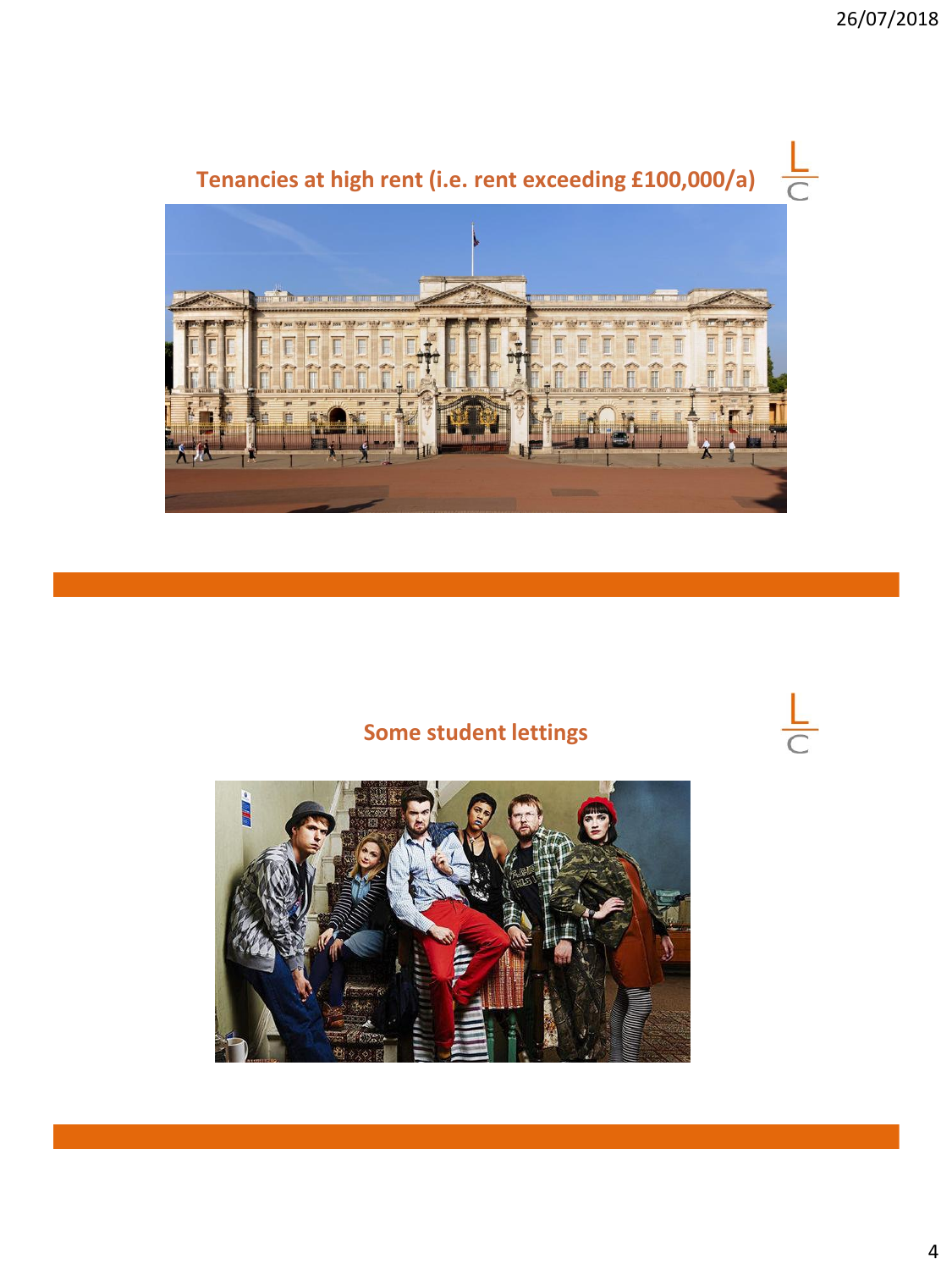

# **Holiday lettings**



#### **What is an Assured Shorthold Tenancy?**

**Specific criteria for an AST**

- Section 19A of the HA 1988
- All assured tenancies which
	- Entered on or after 28 February 1997 or
	- Entered into before 28 February 1997 but meet the criteria in s.20 including service of notice in prescribed form
- And none of the exceptions in Schedule 2A apply, which include:
	- where landlord serves notice that the tenancy shall not be an AST
	- Assured tenancy by succession from Rent Act tenant
	- Statutory periodic tenancy arising from assured tenancy (where parties the same)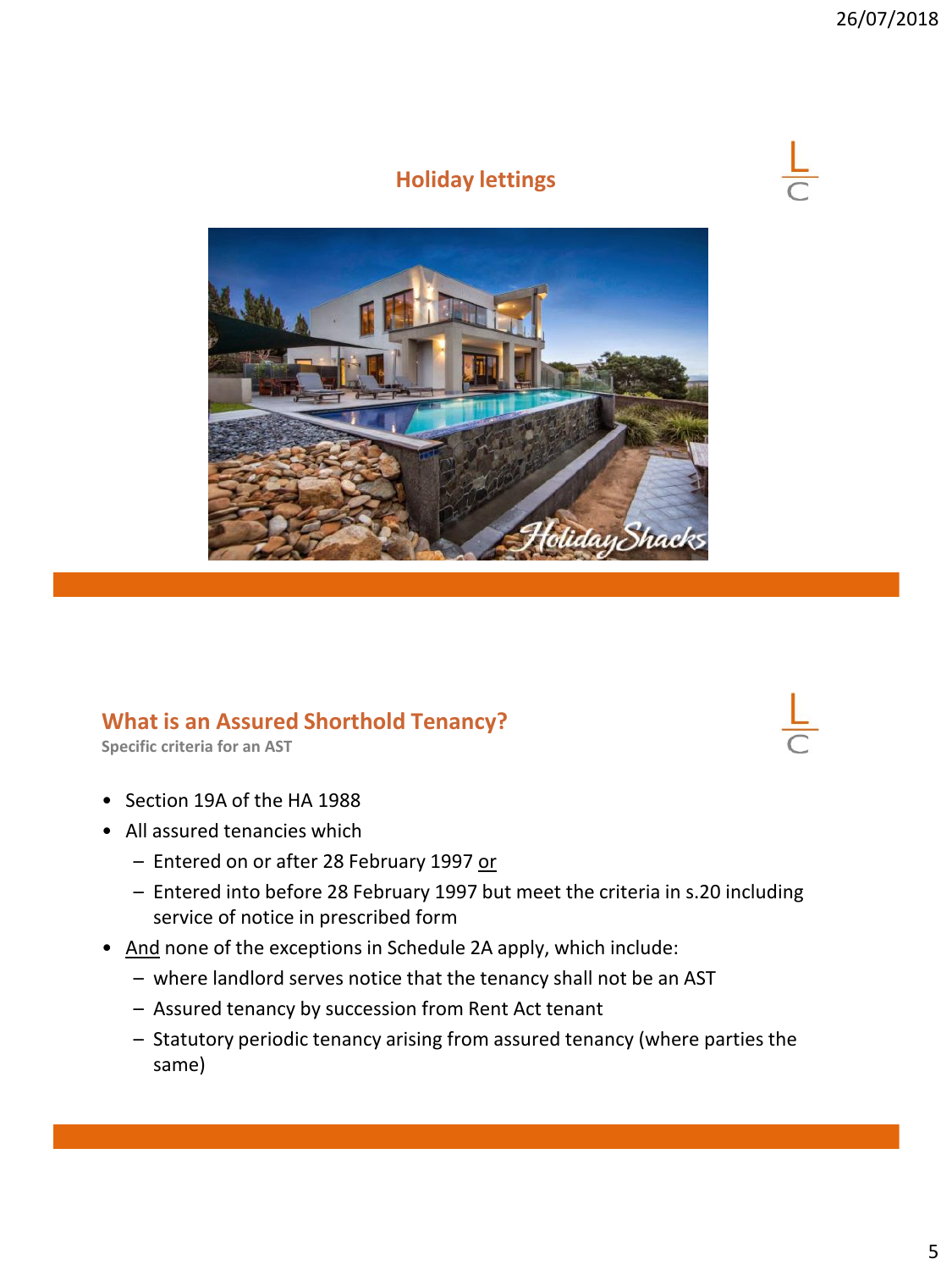- Section 21 provides an automatic right to possession on on two calendar months' notice:
	- During a fixed term tenancy (where there is a break clause)
	- At the end of a fixed term tenancy (s.21(1))
	- During a **contractual periodic tenancy** (s.21(4))
	- During **a statutory periodic tenancy**
- But note that there are barriers to the exercise of this right in certain circumstances (see next presentation)

# **The Section 21 Procedure**

**The end of a fixed term**

#### *"21.— Recovery of possession on expiry or termination of assured shorthold tenancy.*

*(1) Without prejudice to any right of the landlord under an assured shorthold tenancy to recover possession of the dwelling-house let on the tenancy in accordance with Chapter I above, on or after the coming to an end of an assured shorthold tenancy which was a fixed term tenancy, a court shall make an order for possession of the dwelling-house if it is satisfied—*

*(a) that the assured shorthold tenancy has come to an end and no further assured tenancy (whether shorthold or not)* is for the time being in existence, other than an assured shorthold periodic tenancy (whether statutory or not); *and*

*(b) the landlord or, in the case of joint landlords, at least one of them has given to the tenant not less than two months' notice in writing stating that he requires possession of the dwelling-house.*

*…*

*(2) A notice under paragraph (b) of subsection (1) above may be given before or on the day on which the tenancy comes to an end; and that subsection shall have effect notwithstanding that on the coming to an end of the fixed term tenancy a statutory periodic tenancy arises."*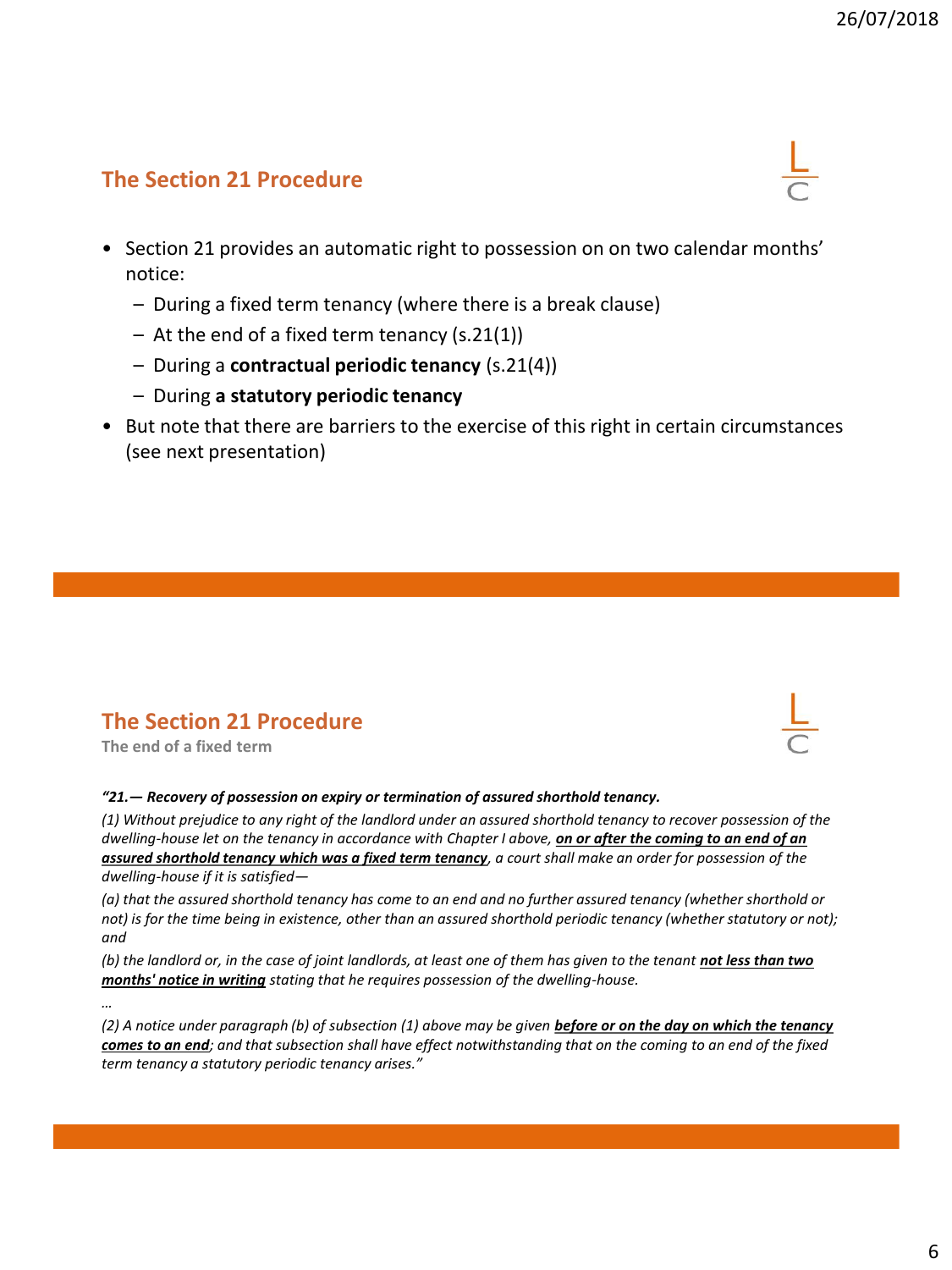**The end of a fixed term**



- The general position in respect of fixed term tenancies is that s.21 will be available where:
	- The fixed term has (or will) come to an end
	- No new tenancy has (or will) been granted (other than a periodic tenancy)
	- The tenant has been given not less than 2 months' notice in writing. This notice may be given before the termination date. There is no need for the notice to specify a termination date

#### **The Section 21 Procedure**

**During a contractual periodic tenancy**

#### **Section 21(4)**

*"(4) Without prejudice to any such right as is referred to in subsection (1) above, a court shall make an order for possession of a dwelling-house let on an assured shorthold tenancy which is a periodic tenancy if the court is satisfied—*

*(a) that the landlord or, in the case of joint landlords, at least one of them has given to the tenant a notice in*  writing stating that, after a date specified in the notice, being *the last day of a period of the tenancy and not earlier than two months after the date the notice was given, possession of the dwelling-house is required by virtue of this section; and*

*(b) that the date specified in the notice under paragraph (a) above is not earlier than the earliest day on which, apart from section 5(1) above, the tenancy could be brought to an end by a notice to quit given by the landlord on the same date as the notice under paragraph (a) above.*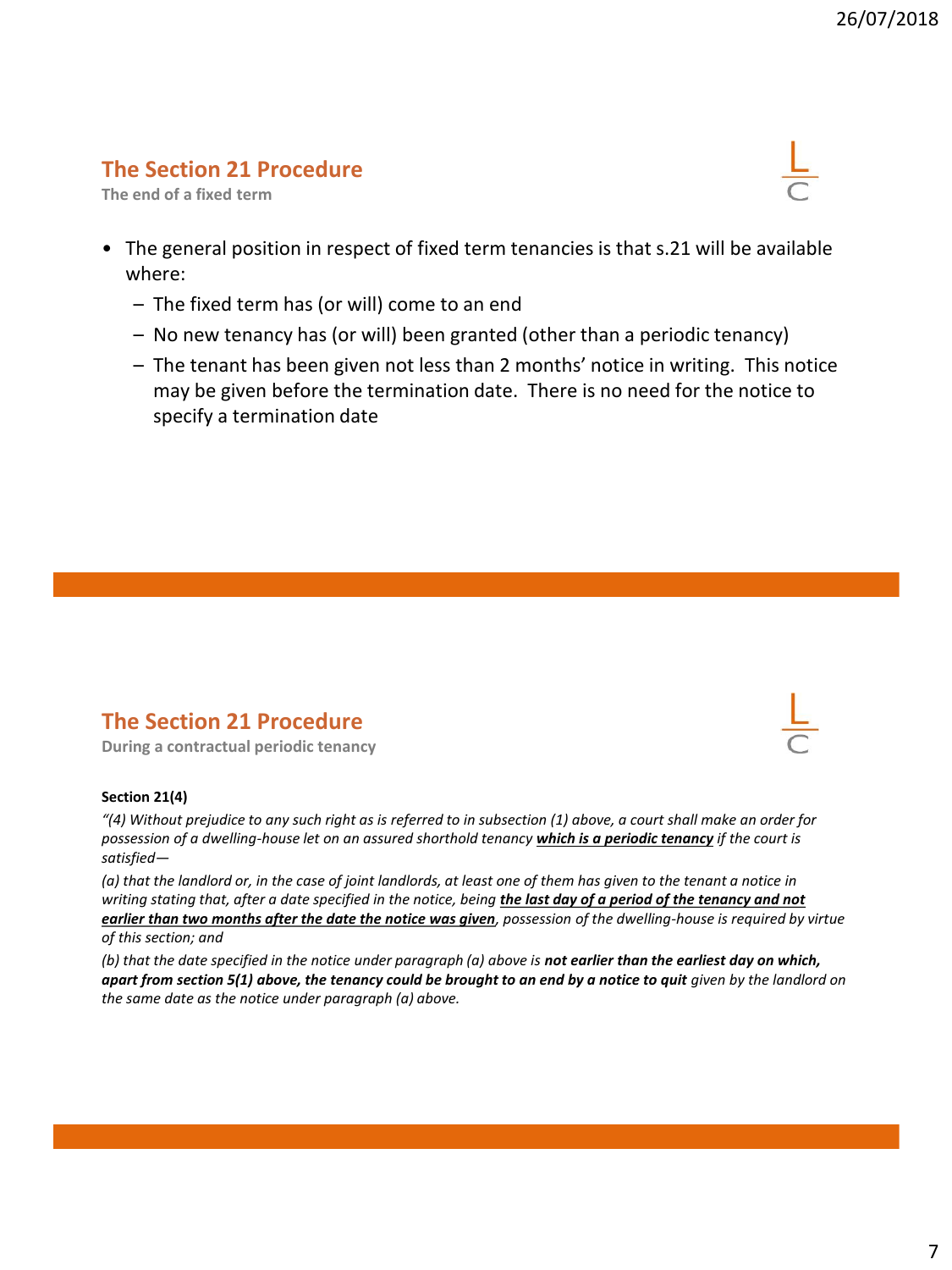

**During a contractual periodic tenancy**

**NOTE: Section 21(4) applies to contractual Periodic Tenancies granted in England BEFORE 1 October 2015 where notice is given BEFORE 1 October 2018**. The effect is that the notice must set a date for termination of the tenancy which is…

- a) At least 2 months from the date on which the notice is given (i.e. **received**)
- b) Not earlier than the date on which a landlord could serve a notice to quit (i.e. gives a whole period of the tenancy except for a yearly tenancy which 6 months)
- c) The last day of a period of the tenancy (so a one month period running from  $4<sup>th</sup>$  of the month will terminate on the **3 rd** of the following month). Period usually runs from rent day but be careful: *Salford CC v Garner* [2004] EWCA Civ 364
- The date must be stated as being **"after"** not **"on"** *Notting Hill v Roomus* [2006] EWCA Civ 407
- One way around (c) is to use a 'saving provision' in the alternative, e.g.: *"after 01/01/2012 or at the end of your period of tenancy which will end next after the expiration of two months from the service upon you of this notice*" *Spencer v Taylor* [2014] H.L.R. 9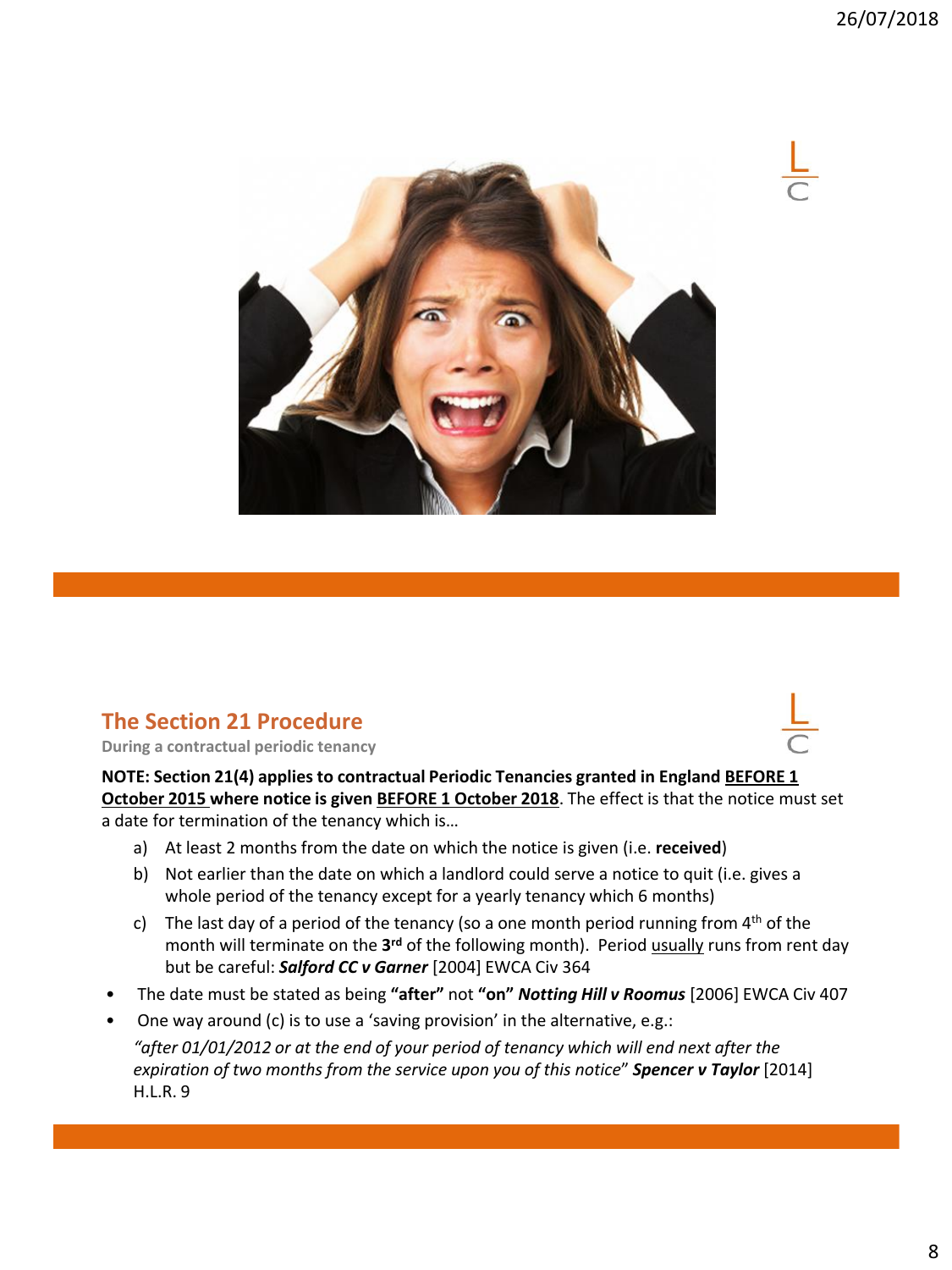**During a contractual periodic tenancy**



• **For contractual periodic tenancies granted in England on or after 1 October 2015 and all contractual periodic tenancies still in existence on or after 1 October 2018 s.21(4ZA) provides**:

*"In the case of a dwelling-house in England, subsection (4)(a) above has effect with the omission of the requirement for the date specified in the notice to be the last day of a period of the tenancy."*

• In other words don't need to specify a date which coincides with the end of a period.

# **The Section 21 Procedure**

**During a statutory periodic tenancy**

- Applies to a tenant holding over at the end of a fixed term
- You may serve notice under s.21(4) or s.21(1): *Spencer v Taylor*
- Therefore use s.21(1)!!
	- Simply requires notice period of not less than two months and not earlier than the date on which a landlord could serve a notice to quit (i.e. a whole period). No need to worry about end of period
- BUT be careful about contractual continuation. Unclear whether s.21(1) can be used for this so better to use s.21(4).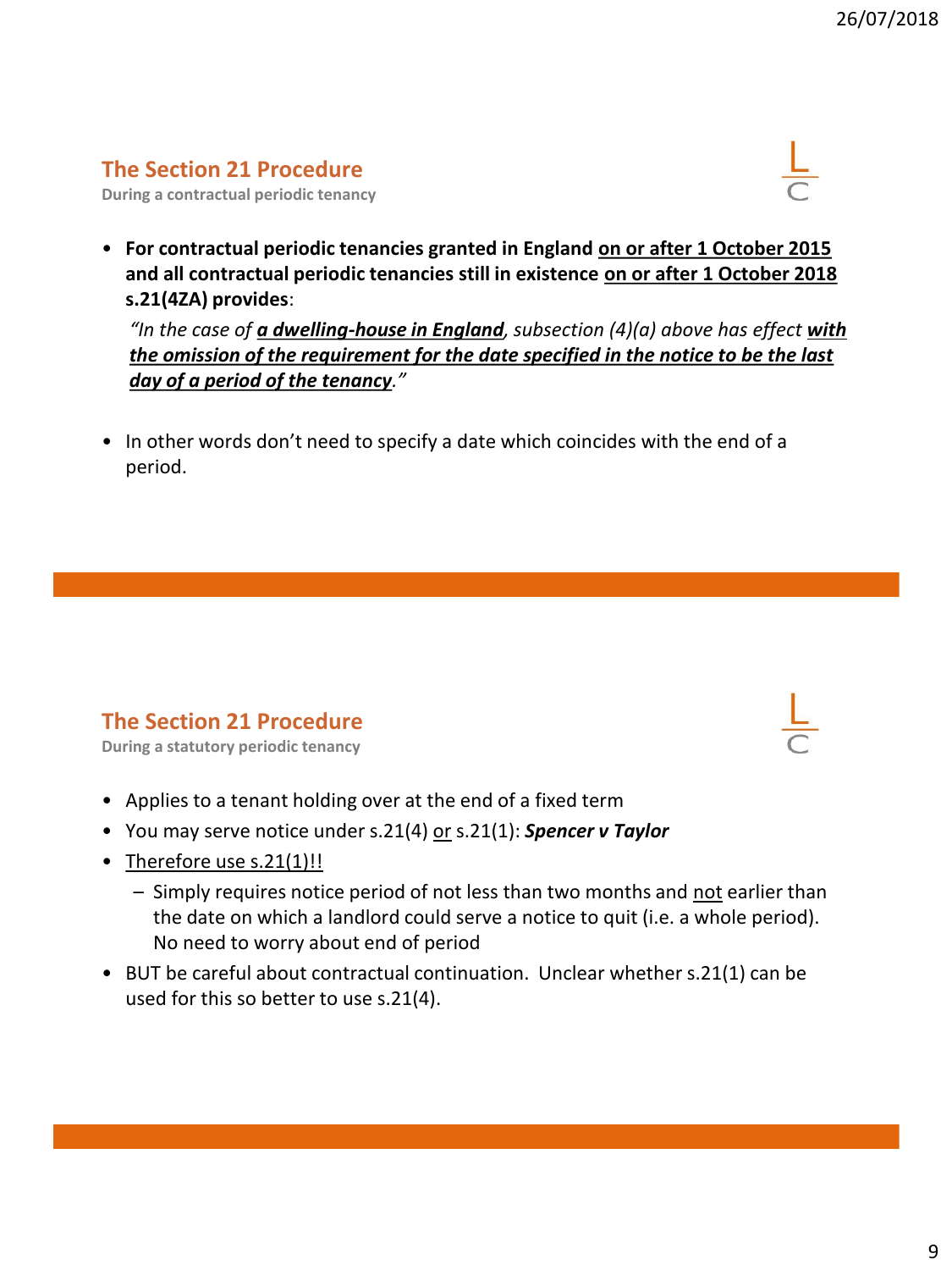**Exceptions**



• Section 21 also provides the window at the beginning of an AST in which a notice *cannot* be given. Section 21(4B) states:

*"(4B) A notice under subsection (1) or (4) may not be given in relation to an assured shorthold tenancy of a dwelling-house in England—*

*(a) in the case of a tenancy which is not a replacement tenancy, within the period of four months beginning with the day on which the tenancy began, and*

*(b) in the case of a replacement tenancy, within the period of four months beginning with the day on which the original tenancy began."*

- "Replacement tenancy defined" in s.21(7): essentially same parties, same premises
- **NB s21(4B)-(4E) only apply to ASTs granted on or before 1 October 2015. Although, from 1 October 2018, these provisions will apply to all ASTs**.

#### **The Section 21 Procedure**

**The notice**

• There is now a prescribed form for all tenancies in England beginning on or after 1 October 2015 and all tenancies in existence on or after 1 October 2018: s.21(8) HA 1988 and Assured Shorthold Tenancy Notices and Prescribed Requirements (England) (Amendment) Regulations 2015

• Form 6A;

[https://assets.publishing.service.gov.uk/government/uploads/system/uploads/atta](https://assets.publishing.service.gov.uk/government/uploads/system/uploads/attachment_data/file/515658/Form_6A_INTERACTIVE_FINAL_Possession_property.pdf) chment\_data/file/515658/Form\_6A\_INTERACTIVE\_FINAL\_Possession\_property.pdf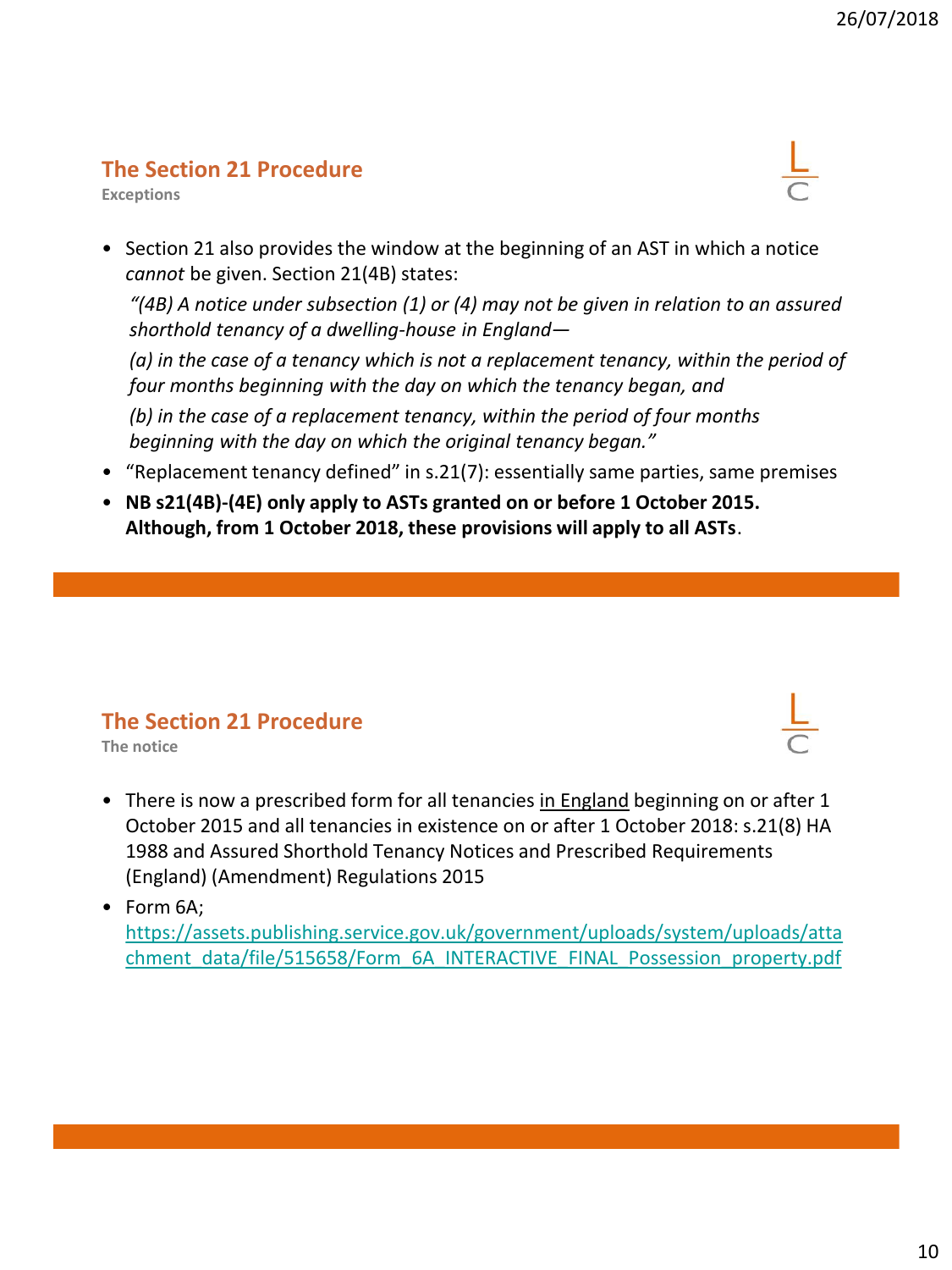

### **The effect of a s.21 notice**

**Possession proceedings**

- Once the landlord has given the requisite notice he is (unless barred) automatically entitled to possession
- He must issue proceedings within 6 months of the date on which the notice was given (unless the notice period required was more than 2 months in which case he must commence proceedings within four months of the date specified in the notice): s21(4D)-(4E) HA 1988
- Proceedings must be brought under CPR Part 55 and may be brought under the accelerated possession procedure in CPR r.55.11 if all of the conditions in CPR r.55.12 are met.
	- Conditions include a requirement that there be a written tenancy agreement
	- Procedure avoids a hearing and generally quicker and cheaper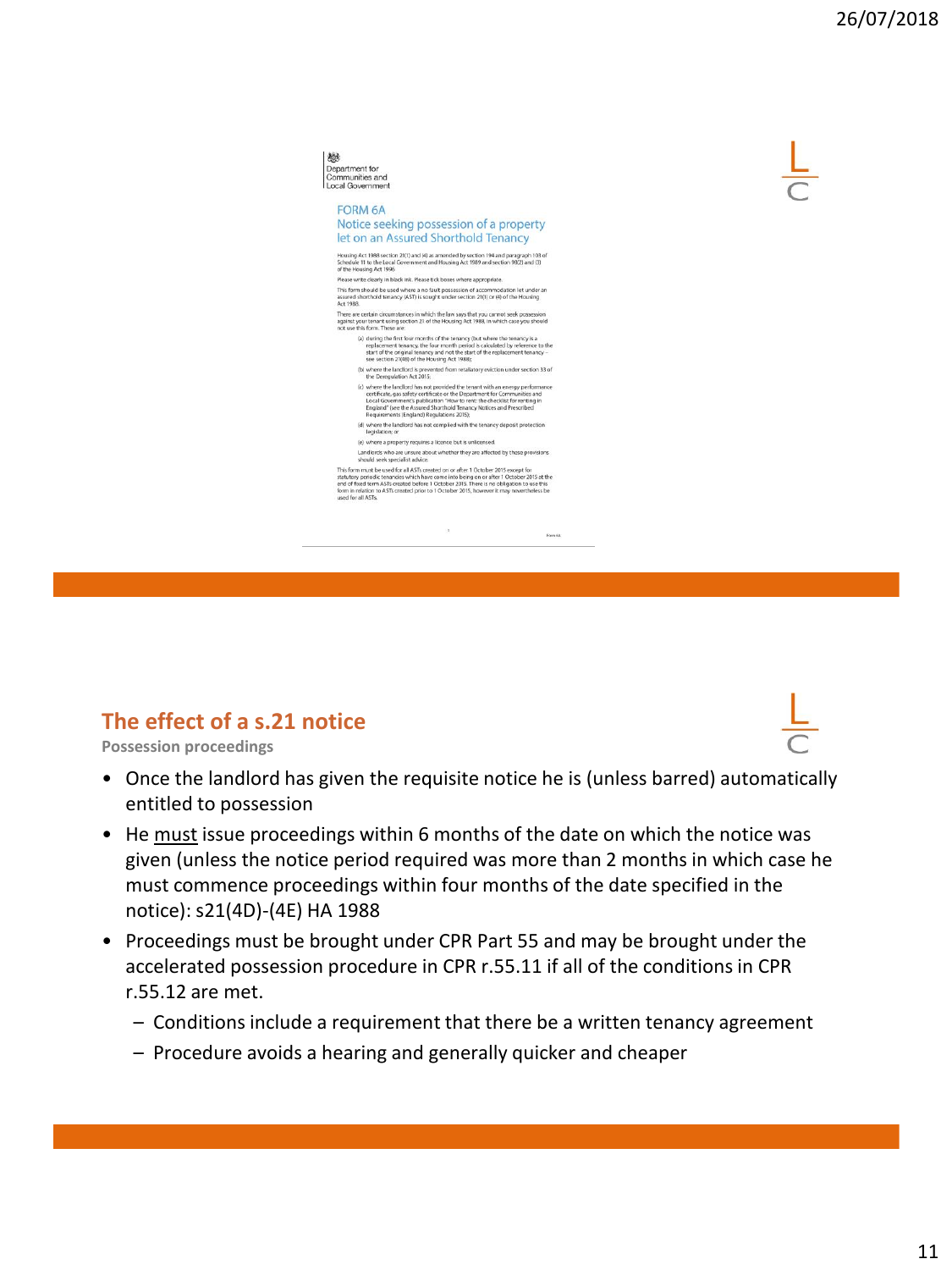### **The effect of a s.21 notice**

**Common issues**



**Vs.**



# **The effect of a s.21 notice**

**Common issues**

- Agent acting as claimant instead of landlord
- Agent signing statement of truth on the claim form
- Failure to exhibit s.21 notice
- Claim for rent arrears (if accelerated procedure used)
- Defects in the notice (e.g. name of tenant, address, notice period)

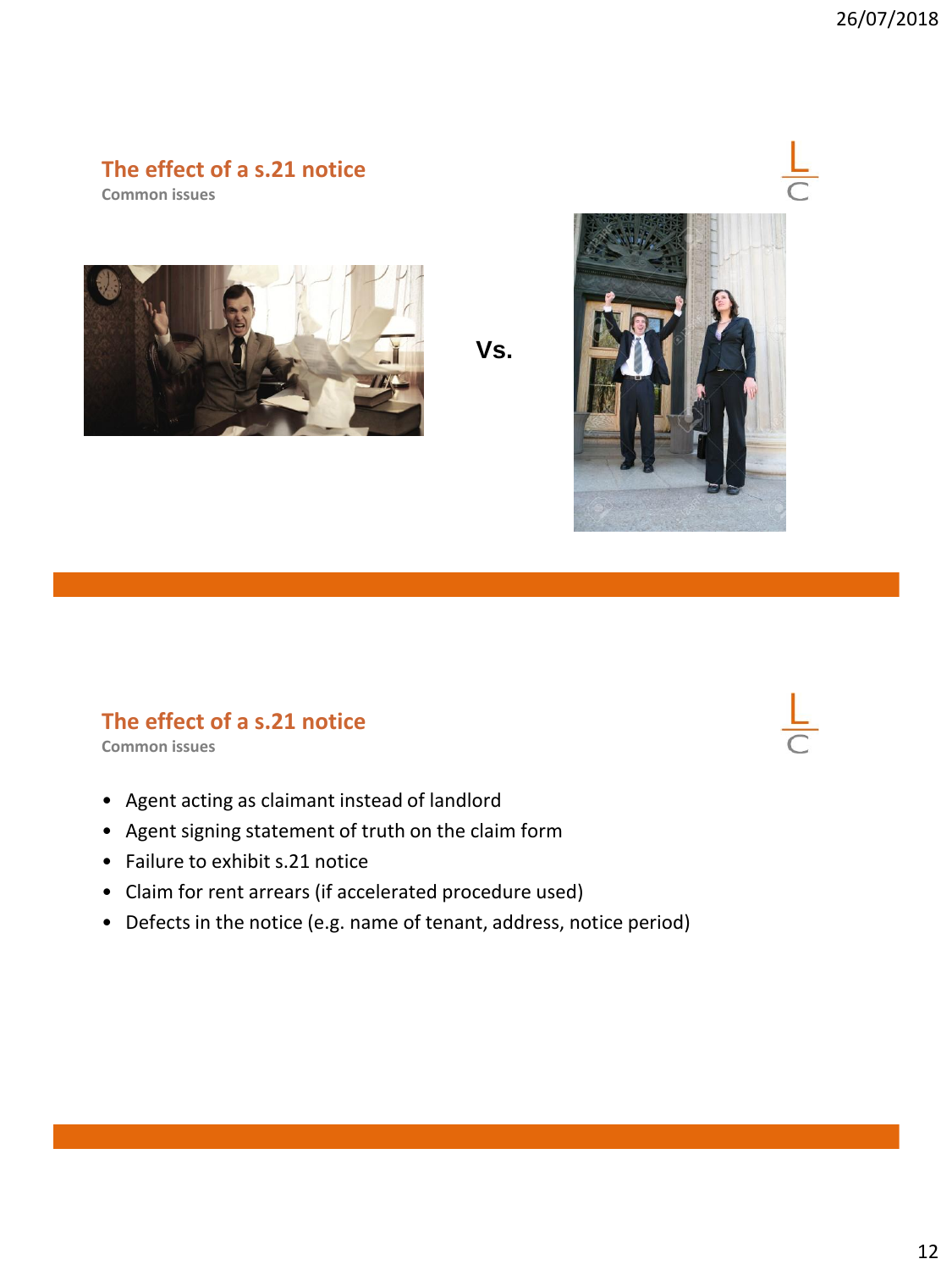# **The effect of a s.21 notice**

**Costs**



- Fixed costs apply if:
	- Accelerated possession procedure (r. 45.1(2)(e)
	- An additional ground is rent arrears (r.45.1(2)(d)
	- The tenant gives up possession (r.45.1(2)(c)
- UNLESS :
	- the tenancy agreement makes provision for recovery of costs (if reasonable r.44.5); or
	- The Defendant disputes liability





**bfullbrook@landmarkchambers.co.uk**